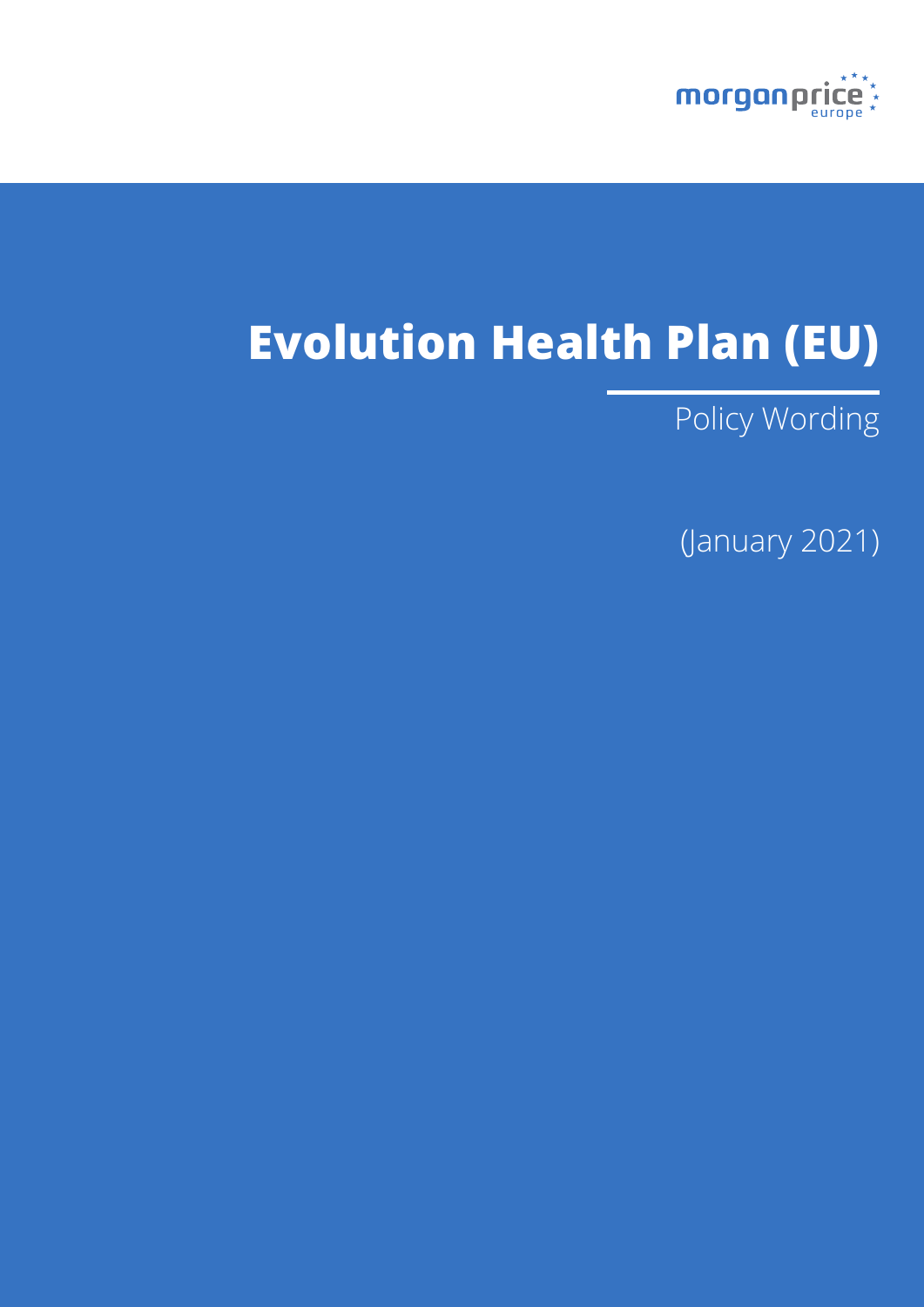

### **Contents**

#### **1. Introduction to your policy**

- a. Contract of insurance
- b. Provision of insurance services and benefits
- c. Understanding the scope of your insurance
- d. Our promise of service
- e. Cooling-off period
- f. Queries on your policy
- g. Data Protection & Privacy Notice

#### **2. Eligibility**

- a. Who can apply
- b. Conditions of acceptance
- c. Declarations and changes

#### **3. Underwriting**

- a. Full Medical Underwriting (FMU)
- b. Moratorium Underwriting

#### **4. How to claim**

- a. Emergency assistance/evacuation claims
- b. Claims requiring pre-authorisation
- c. Reimbursement claims
- d. General claims guidance notes
- e. Settlement of your claim

#### **5. Words and phrases used in this policy**

#### **6. General exclusions**

#### **7. General policy administration**

- a. Commencement of cover
- b. Adding or removing your dependants
- c. Maintaining cover
- d. Alterations to your policy
- e. Changing your plan type
- f. Policy duration and premium payment
- g. Temporary return to home country
- h. Cancelling your policy
- i. Termination
- j. Death of a principle member
- k. Other insurance
- l. Subrogation
- m. Help and intervention
- n. Compliance
- o. Governing law

#### **8. How to make a complaint**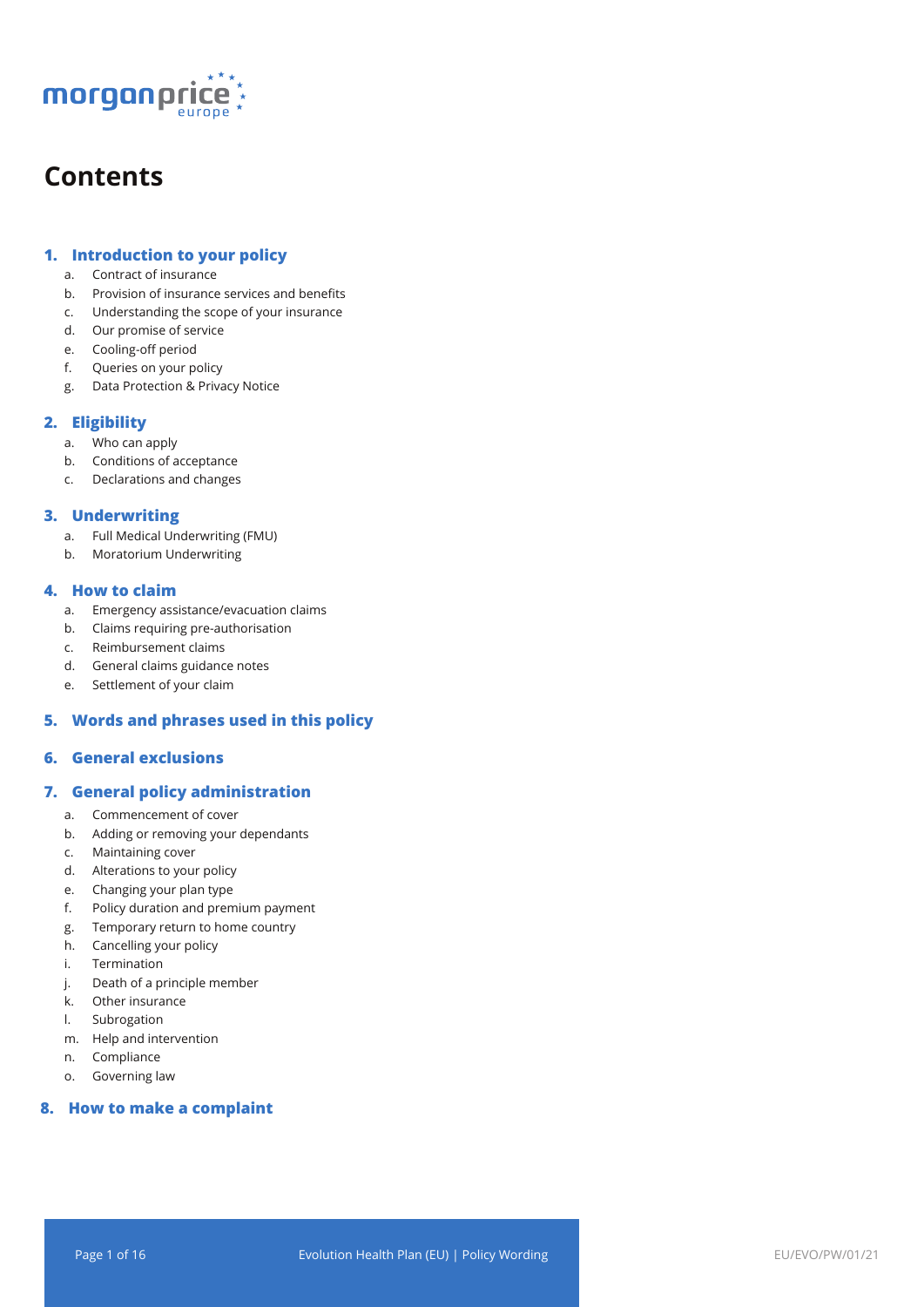## morganpri

#### **1 Introduction to your policy**

Welcome and thank you for choosing the Evolution Health Plan from Morgan Price (Europe) ApS to look after your health insurance needs.

Please check your certificate of insurance to make sure that all of the details shown are correct. If any changes need to be made, please let us know immediately.

Take a few moments to look through your policy including the detailed benefit schedule to make sure you fully understand what is covered by your insurance policy.

Your policy has been written using plain language wherever possible and has been designed to set out all the features and benefits of the Evolution Health Plan in a straightforward and easy to understand format.

If there is any aspect of the Evolution Health Plan that you are unsure about, please do not hesitate to contact us.

#### **a. Contract of insurance**

The application form you completed, together with any additional information provided, this policy wording, the certificate of insurance, any endorsements applied to the policy and the detailed benefit schedule, are all part of the contract of insurance between you and the Insurer and should be read as one document.

Provided the required amount of premium is paid on the due date, we will provide you and the persons listed in the certificate of insurance with the benefits set out in the detailed benefit schedule attached to your certificate of insurance.

The insurance is effective only after we have issued written confirmation that the applicant has been accepted for cover and becomes, and remains, insured in accordance with the terms and conditions set out in this policy.

#### **b. Provision of insurance services and benefits**

This is a list of the different parties involved in providing the insurance services and benefits under this policy:

- This is a Morgan Price (Europe) ApS policy. Morgan Price is responsible for the plan design, sales, administration (including issue of policy documents and collection of premiums) and general management of this policy.
- The policy is underwritten by Elmo Insurance Ltd of Abate Rigord Street, Ta'Xbiex, XBX 1111, Malta, which is authorised to carry on general insurance business and is regulated by

the Malta Financial Services Authority (MFSA) of Notabile Road, BKR3000, Attard, Malta (www.mfsa.com.mt) and is authorised to carry on business of insurance under the provisions of freedom to provide services in connection with Class 1 – Accident and Class 2 – Sickness, in all the member states of the European Union and of the European Economic Area.

• Morgan Price (Europe) ApS is the entity appointed by the Insurer to provide the services relating to claims handling, case management and evacuation and assistance on this policy.

#### **c. Understanding the scope of your insurance**

You will find details of what is covered and what is not covered in the detailed benefit schedule. Please make sure you read this carefully to understand what is covered and where waiting periods may apply to benefits.

In addition, within this policy wording, there is a list of general exclusions that apply to this policy.

#### **d. Our promise of service**

As a valued customer you have important rights and entitlements. You are entitled to expect:

- **• Politeness and courtesy.**
- **• Helpful advice and guidance.**
- **• Confidentiality.**
- **• Professional and efficient service.**

At Morgan Price (Europe) ApS, each of our customers is important to us and we believe you have the right to a fair, swift and courteous service at all times. We will always aim to provide you with a professional, confidential and efficient service no matter what your query is.

However, we do appreciate that occasionally things can go wrong. We take all complaints seriously and aim to resolve them fairly and promptly. The information in the how to make a complaint section explains how you can complain and how we will deal with your complaint.

#### **e. Cooling-off period**

If having purchased this insurance, you decide that it does not meet your needs, please confirm in writing to info@morgan-price. eu within 14 days of receipt of your documentation, that you wish to cancel the insurance.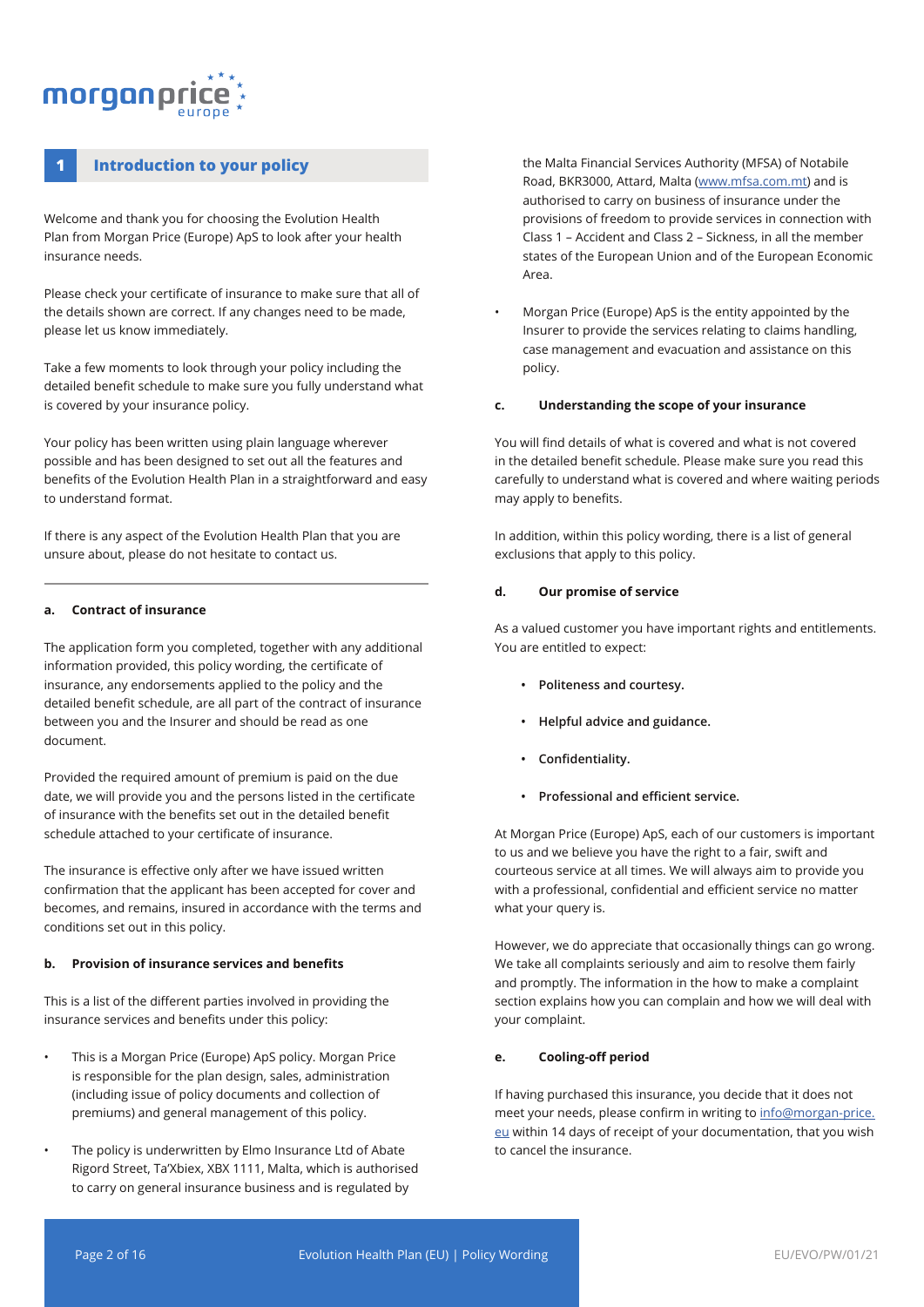

Provided no claims have been paid and/or pre-authorisation of **2 Eligibility** claim costs have been issued, we will refund any premium you have paid.

#### **f. Queries on your policy**

For any queries on your policy you should contact:

**Morgan Price (Europe) ApS Nybrogade 18 3. 1203 Kobenhavn K Denmark**

**T: +44 (0) 1379 646 730**

**F: +44 (0) 1379 652 794**

#### **E: info@morgan-price.eu**

#### **g. Data Protection & Privacy Notice**

This notice aims to give you information on how we collect and process your personal data when using our insurance product and services, including any data you may provide under this insurance coverage.

Personal data, or personal information, means any information about an individual from which that person can be identified. We respect your privacy and we are committed to protecting your personal data. Morgan Price (Europe) ApS, together with its insurance partner, Elmo Insurance Ltd, is the joint controller and processor of your personal data.

We collect your personal data, including but not limited to, special categories of personal data about you (this includes details about your sex, ethnicity, age and information about your health and medical conditions). Where we need to collect personal data by law, or under the terms of this policy of insurance we have with you and you fail to provide that data when requested, we may not be able to perform the insurance services to you (for example, to provide you with medical claims insurance services). In this case, we may have to cancel the insurance product or insurance service you have with us but we will notify you if this is the case at the time.

We will only use your personal data when the law allows us to. Under certain circumstances, you have rights under Data Protection Laws in relation to your personal data. More details of these rights can be found within our Privacy Notice and at https://www.elmoinsurance.com/online-security. These rights include: Request access to your personal data; Request correction of your personal data; Request erasure of your personal data; Object to processing of your personal data; Request transfer of your personal data and; Right to withdraw consent.

#### **a. Who can apply?**

This is an international policy designed for expatriates (i.e. persons living/working outside of their home country) and local nationals (i.e. persons living and/or working inside their home country) and their eligible dependants with the exceptions of the United States of America.

• The policy is not available to persons or in countries where it would breach any sanction, or where it is prohibited by law or local legislation.

This policy is not available to any applicants whose primary residence is Cambodia, China, Hong Kong, Indonesia, Japan, Laos, Macau, Taiwan, Thailand, Timor-Leste or Vietnam. Residents of these countries should apply for an Evolution Health Plan (Asia Pacific).

Maximum age of entry at the start date of the policy on an FMU basis is 74.

Maximum age of entry at the start date of the policy on a Moratorium basis is 55.

Children can be added to a member's policy but they must be under age 19 and unmarried (or under age 25, unmarried and in full-time further education) at their start date.

Children may remain covered under this policy until the annual renewal date following their 19<sup>th</sup> birthday (or 25<sup>th</sup> birthday where in full-time education) or marriage, at which time their insurance cover under this policy will end and they may move onto their own policy.

We offer Child Only policies only to children between the age of 10 and 17. A compulsory excess applies to these policies of \$//£ 100 per claim.

Any children under the age of 10 have to have an adult covered on the policy.

#### **b. Conditions of acceptance**

We are entitled to refuse an application from any person without giving a reason. We also reserve the right to ask for evidence of age, state of health, employment status or educational status.

We may wish to apply special terms, exclusions or premium increases to reflect any exceptional circumstances regarding your application.

If we cannot obtain all the information we need to assess a risk, we reserve the right to decline cover.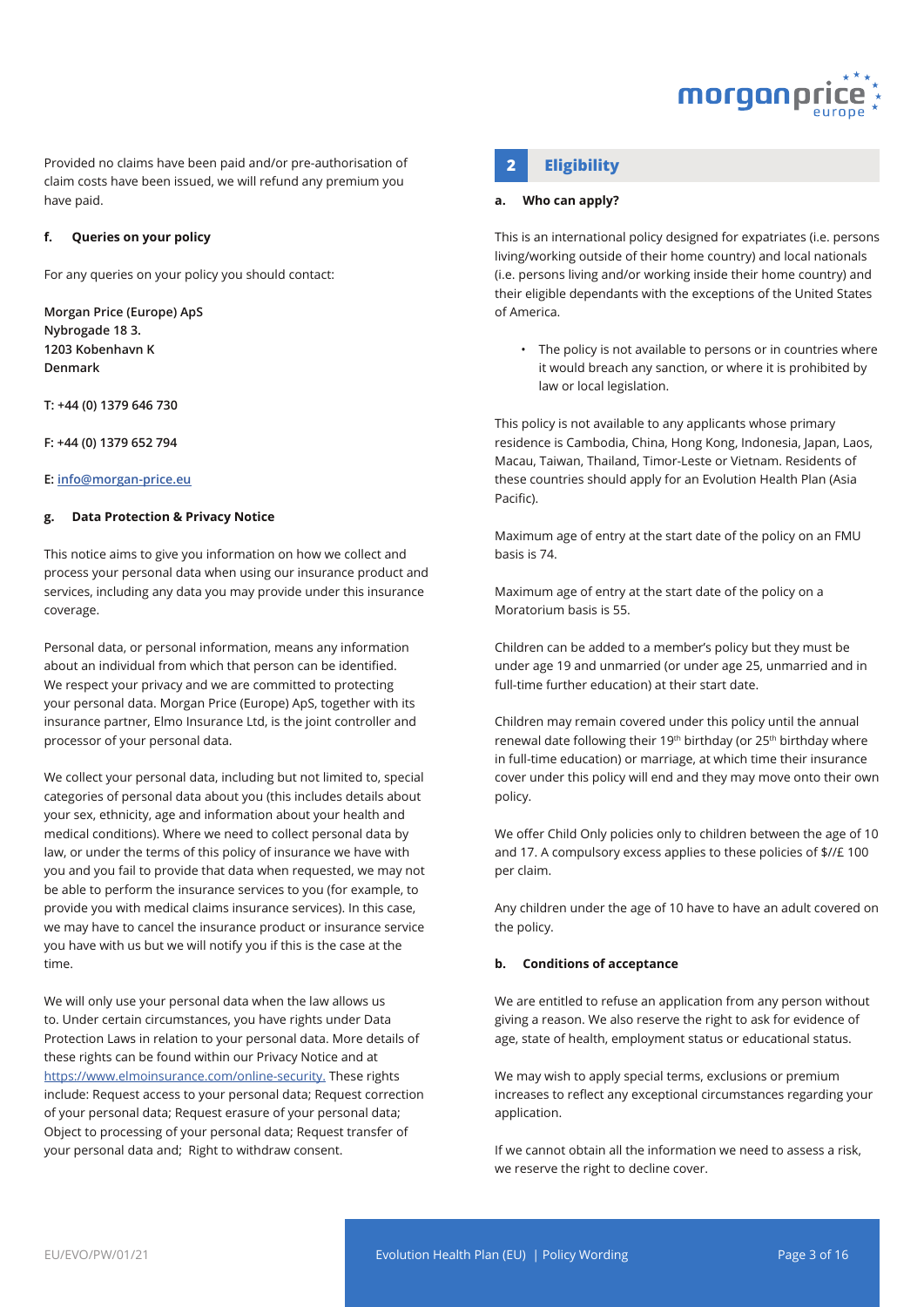

In order to benefit from this policy you must:

- Answer all questions about this policy honestly and fully at all times;
- Not deliberately mislead us by misstatement;
- Tell us straight away if anything you have already told us changes, especially between the date you apply for a policy and the date we issue it;
- Observe and comply with the terms and conditions of this policy.

Or your policy may be cancelled and/or any claim you make may not be paid.

#### **c. Declaration and changes**

You must immediately inform us of any change in the information given on the application form, in-particular relating to any medical declaration you have made for yourself and any dependants, your address, country of residence, the birth or adoption of a child or any other change involving your insured dependants. If you do not tell us, your policy may be cancelled and any claim you make may not be paid.

#### **3 Underwriting**

We assess risks in different ways as listed below:

#### **a. Full Medical Underwriting**

If you select Full Medical Underwriting (FMU), you must complete the FMU application form. We will review the information provided to ascertain whether you and any eligible dependants will be accepted with or without specific exclusions or terms.

We may need to request additional information to be able to provide terms. You must ensure that the FMU application form is fully and accurately completed.

Any pre-existing conditions not declared on your FMU application will not be covered by your policy.

If a specific exclusion or terms will apply to your policy, we will advise you in writing and you will need to confirm to us in writing that you accept the terms offered before your policy can start.

#### **b. Moratorium Underwriting**

Moratorium Underwriting is only available if you and any eligible dependants are under age 55 at the start date of the policy. If you select Moratorium Underwriting, you must complete the Moratorium application form.

Moratorium Underwriting means that you and any eligible dependants will not be covered for any pre-existing conditions

that have been in existence during the 5-year period before your start date. After 2 years continuous cover, pre-existing medical conditions may become eligible for cover (unless the condition is specifically excluded by the policy) if, at the first time of receiving treatment, you/your dependant has not:

- **• Suffered any symptoms;**
- **• Consulted any medical practitioner for checkups/ monitoring of a condition, received follow up examinations, medical treatment or advice;**
- **• Been prescribed or taken medicine, including over the counter drugs, special diets, injections or physiotherapy;**
- **• And, you were not reasonably aware the condition existed.**

If there is any doubt over whether a condition existed prior to the start date of the policy, we reserve the right to request a further medical opinion. The final decision on whether a condition is covered rests solely with our Chief Medical Officer (CMO).

#### **4 How to claim**

#### **a. Emergency assistance/evacuation claims )Preauthorisation required)**

Assistance is available 24-hours a day, 365 days a year for medical emergencies, including evacuation and transportation.

If you have an emergency, critical or life-threatening medical condition, and local facilities may not be available to provide the necessary medical treatment, please contact us immediately for assistance on **+44 (0) 3300 581 668** and select **Option 2**.

You will need to provide the following information for the person requiring medical treatment:

- **• Full name.**
- **• Date of birth.**
- **• Membership Number (found on your certificate of insurance).**
- **• Location.**
- **• Name and contact details of treating physician/hospital.**
- **• Details of the medical condition.**

We will make contact with your treating physician to obtain required medical information so that we can assess your medical condition and decide if medical evacuation is required and how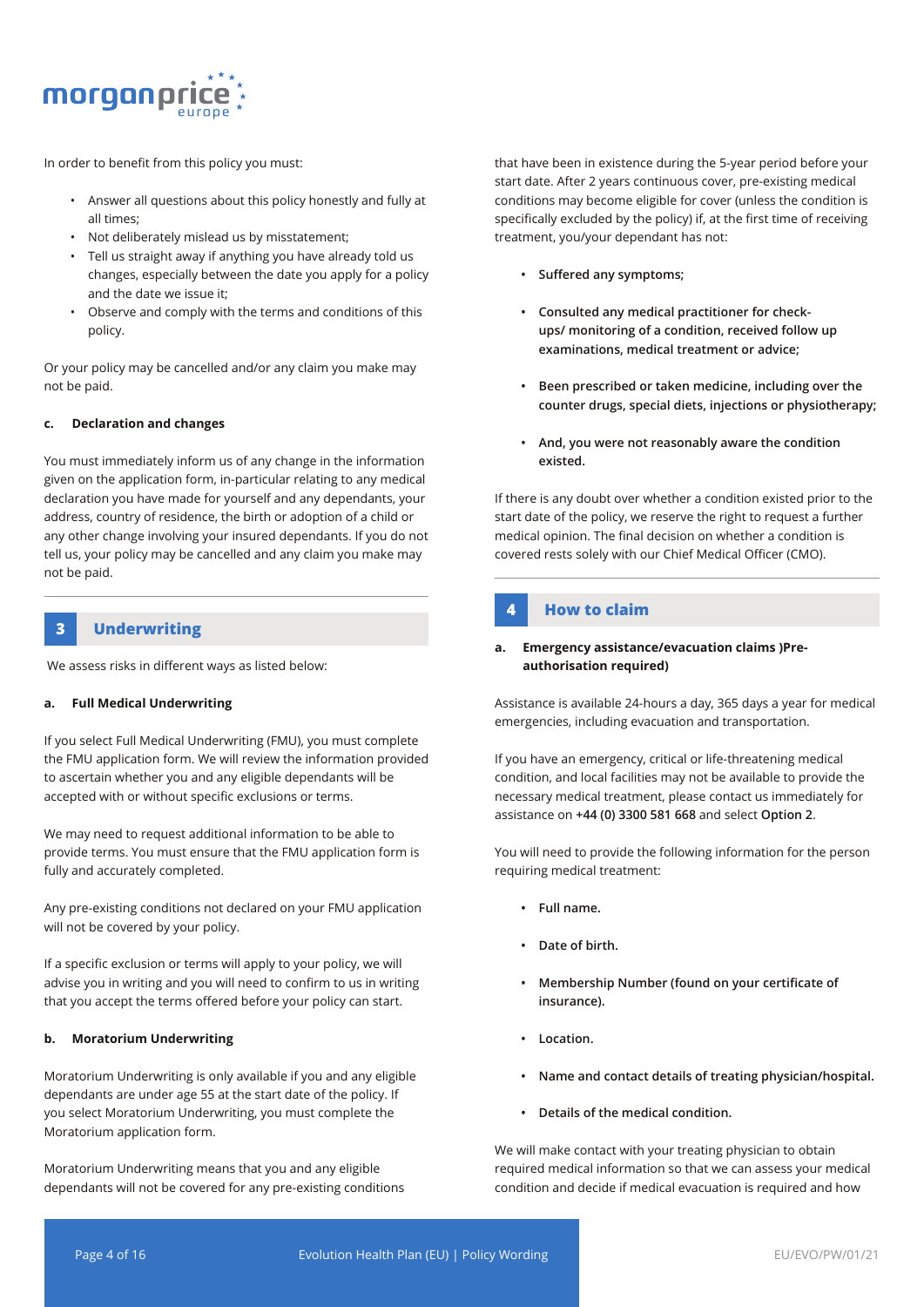

we will need to action that. If covered, arrangements will be made and we will deal directly with any facility or evacuation provider.

In dire emergencies in remote or primitive areas where you cannot make contact with us in advance, you must contact us as soon as is practicably possible.

#### **b. Claims requiring pre-authorisation**

Within the detailed benefit schedule it is shown where certain benefits need pre-authorisation. If you wish to make a claim on one of these benefits, you need to call us on

**+44 (0) 3300 581 668** and select **Option 3,** or send an email to mpclaims@morgan-price.eu or euroclaims@morgan-price.eu if you are a resident in Germany, with the details of your claim.

In most cases, we will then be able to deal directly with the hospital/clinic to arrange your treatment and then place a guarantee of payment with the hospital and pay them directly.

If you are admitted into hospital in an emergency, please make sure that you or a representative, or a member of the hospital staff contact us within 2 days of you being admitted into hospital otherwise a 25% co-insurance will apply to your claim.

#### **If you do not contact us for pre-authorisation as per the detailed benefit schedule, a 25% co-insurance will apply to your claim.**

If your policy has a deductible/excess or co-insurance to be applied, you will be responsible for paying the hospital directly for the costs not covered.

#### **c. Reimbursement claims**

For claims that do not require pre-authorisation, you should take a claim form with you when you receive medical treatment and request the treating physician to complete their part of the form. Settle the invoice yourself and then send us the claim form and paid invoice/receipt.

Claim forms can be downloaded from www.morgan-price.eu

Please note, any fee that your physician may charge for completing the claim form is your responsibility.

Please send the claim form and supporting documentation to us by secure email to mpclaims@morgan-price.eu or euroclaims@morgan-price.eu if you are resident in Germany.

Alternatively you can post them to us at:

**Morgan Price Claims Department Morgan Price (Europe) ApS Nybrogade 18 3. 1203 Kobenhavn K Denmark**

Please take a copy of your claim documents before posting us the originals.

If you want to speak to us about your claim, please call us on **+44 (0) 3300 581 668**.

#### **d. General claims guidance notes**

You only need to complete 1 claim form for each different medical condition per policy year. If you receive further bills for an already submitted claim, please send them in with an accompanying letter quoting your membership number and claim number already provided. Alternatively, take a copy of your original claim form and submit that with the additional bills.

When you submit your first claim, please ensure that you also send us the completed bank details form to ensure we can make payment to you. You must include an IBAN and SWIFT code where this is required.

Please note that we cannot make payments to banks in countries where UK/US Sanctions are in place.

**ALL** claims must be submitted within **3 months** of the date of service or treatment, otherwise they will not be considered for reimbursement.

You must provide us with written response to any request for information regarding a claim within 28 days of us asking, or as soon as reasonably possible thereafter. In certain circumstances we may ask you to undergo a medical examination, which we will pay for. You must provide us with a written statement to substantiate your claim together with (at your own expense) all necessary documentary evidence, information, certificates, receipts and reports that we may reasonably request you to supply. It may also be necessary to request information such as a police report, death certificate, autopsy report and travel itineraries. Failure to provide us with the information we have reasonably requested will result in us being unable to assess your claim.

In the evaluation of medical claims, the decision of our Chief Medical Officer is our final decision.

If you have chosen a deductible/excess to apply to your policy, it will apply on a per person per period of insurance basis, which means it will be applied once a year to each insured person. If you have also selected a co-insurance on out-patient benefit options, the excess will be applied to the claim first and then the co-insurance will be applied to the remaining amount. At the start of each period of insurance, you are responsible for bearing the costs for any expenses up to the value of your deductible/excess.

Please send us a completed claim form together with all the bills so that we can work out the amount payable once you have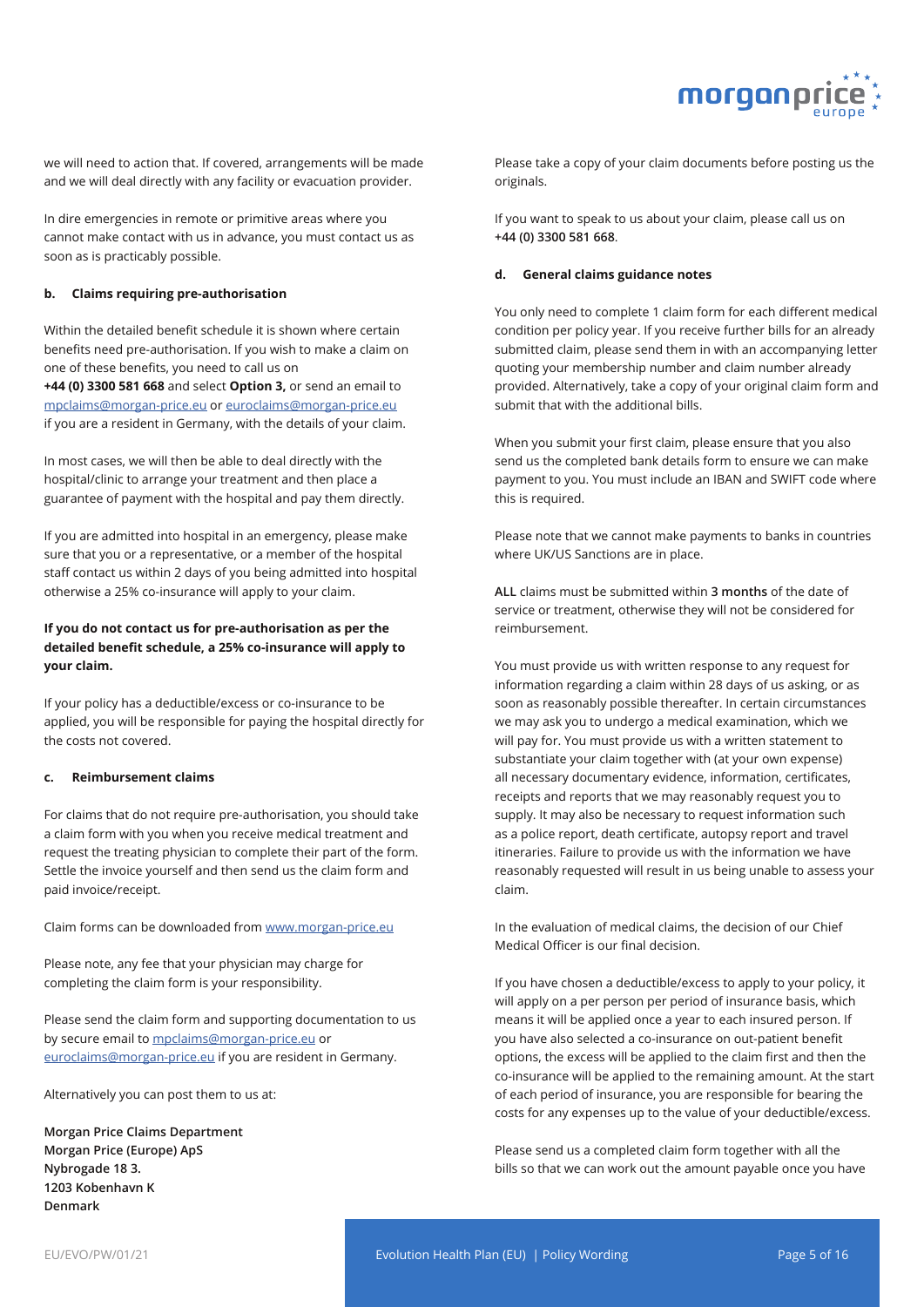

incurred eligible costs up to the level of your deductible/excess.

#### **e. Settlement of your claim**

Once we have reviewed the documentation provided and processed your claim, we will send you a reimbursement statement and make payment of the covered expenses directly into your chosen bank account.

We will pay for any bank charges incurred in submitting the funds into your bank account.

We will not pay for any charges made by your bank for receiving the funds.

For claims made where you have incurred expenses in a currency other than the currency of your policy, settlement will be calculated using the appropriate exchange rate prevailing on the date treatment was received.

#### **5 Words and phrases used in this policy**

Certain words and phrases used in this policy wording, and the other documentation which forms part of your policy, have specific meanings which are defined below. Where words and phrases are not shown, they will take on their usual meaning within the English language.

#### **Accident**

A sudden, unexpected, specific bodily injury caused by violent or external means.

#### **Acute Medical Condition**

A medical condition of rapid onset resulting in severe pain or symptoms, which is of brief duration and that is likely to respond quickly to medical treatment.

#### **Annual renewal date**

The day after the expiry date as shown on the certificate of insurance.

#### **Benefit schedule**

The detailed table of benefits included within your certificate of insurance, which sets out the benefits available to you and your eligible dependants under this policy, in line with your chosen level of cover.

#### **Birth defect**

A deformity or medical condition which is caused during pregnancy and/or childbirth.

#### **Bodily injury**

An identifiable physical injury that directly results from an accident.

#### **Cancer**

Any malignant tumour positively diagnosed with histological confirmation and characterised by the uncontrolled growth of malignant cells and invasion of tissue. The term malignant tumour includes leukaemia, lymphoma and sarcoma.

#### **Certificate of insurance**

The document issued to you which shows the name of the policyholder together with the insured persons, selected geographical area, selected currency, level of cover, period of insurance, inception and expiry date, name of the insurer, any special terms, conditions and exclusions and the detailed benefit schedule which apply to your policy.

#### **Chronic medical condition**

A medical condition which has two or more of the following characteristics:

- It has no known recognised cure;
- It continues indefinitely;
- It has come back;
- It is permanent;
- Requires palliative treatment;
- Requires long-term monitoring, consultations, check-ups, examinations or tests;
- You need to be rehabilitated or specially trained to cope with it.

#### **Claim**

The total cost of treating a single medical condition or bodily injury.

#### **Close relative**

Spouse or partner (of the same or opposite sex), mother, father, mother-in-law, father-in-law, stepmother, stepfather, legal guardian, daughter, son, daughter-in-law, son-in-law, (including legally adopted son or daughter), stepchild, sister, brother, sister- in-law, brother-in-law, grandparents or grandchildren of an insured person.

#### **Co-insurance**

The percentage of eligible costs which you are responsible for paying.

#### **Complications of pregnancy and childbirth**

For the purposes of this policy, complications of pregnancy and childbirth shall only be deemed to include the following: toxaemia, gestational hypertension, pre-eclampsia, ectopic pregnancy, hydatidiform mole, ante and post partum haemorrhage, retained placenta membrane, stillbirths, miscarriage, medically necessary caesarean sections and medically necessary abortions.

#### **Confinement to home**

When an illness or injury restricts the ability of the insured person to leave their home, except with the assistance of another individual and the aid of a supportive device (such as crutches, a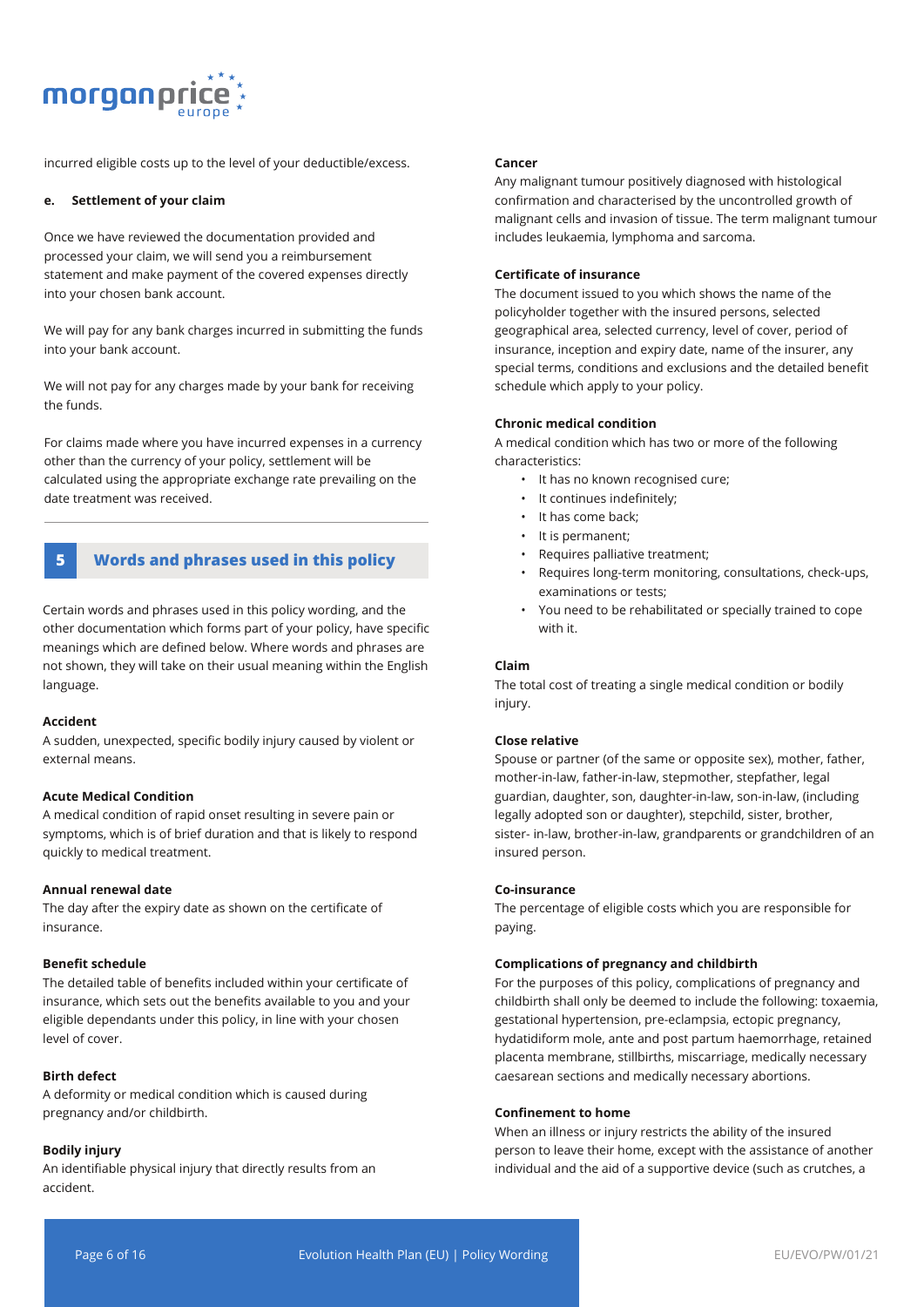

cane, a wheelchair or a walker). Any medically necessary absence from the insured person's home shall not disqualify an insured person from being considered to be confined to home.

#### **Congenital condition**

A medical condition or abnormality that is present at birth.

#### **Consultant**

A surgeon, anaesthetist or physician who is legally qualified to practice medicine or surgery following attendance at a recognised medical school, and is recognised as having a specialist qualification in the field or expertise in the treatment of the disease, illness or injury being treated.

#### **Country of residence**

The country where the insured person(s) covered by this policy has their primary residence, and in which they normally live or spend most of their time each policy year.

#### **Critical medical condition**

A situation where an insured person is suffering a medical condition, which in the opinion of our Chief Medical Officer and in consultation with the local treating doctor, requires immediate evacuation to an appropriate medical facility.

#### **Day-patient**

Medical treatment provided in a hospital where an insured person requires a period of recovery in a hospital bed but does not need to stay overnight.

#### **Deductible/excess**

The amount of money stated on the certificate of insurance which is payable by the insured person. If you have chosen a deductible/ excess to apply to your policy, it will apply on a per person per policy year basis, which means it will be applied once a year to each insured person. At the start of each period of insurance, you are responsible for bearing the eligible costs for any expenses up to the value of your deductible/excess.

#### **Dependant**

The principal member's:

- Legal spouse or partner of the same or opposite sex;
- Child, step-child or legally adopted child provided that he/she is under age 19 and unmarried (or under age 25, unmarried and in full-time further education) on the date first included under this policy or at any subsequent annual renewal date.

#### **Eligible costs**

Charges, fees and expenses for all the items of benefits as displayed on the detailed table of benefits attached to your certificate of insurance.

#### **Emergency dental treatment**

Dental treatment necessary as a result of an accident caused by an extra-oral impact, received within 48 hours from the date and time of the accident for the immediate relief of pain caused by natural teeth being lost or damaged.

#### **Emergency treatment**

Medical treatment given to evaluate and treat an acute medical condition whether resulting from an accident or sudden onset of an illness where it is reasonable for the insured person to believe the symptoms of their condition are of such severity in nature, that failure to seek immediate medical treatment could result in either placing their health in serious jeopardy or causing impairment of bodily function.

#### **Emergency medical transfer or Evacuation**

Medically necessary emergency transportation and medical care approved by us when the facilities in the place of incident are not able to provide the care required. This includes medical care during the process of transporting an insured person who is suffering from a critical medical condition to the nearest suitable hospital that can provide the necessary treatment.

#### **Expiry date**

The date on which all insurance cover under this policy ends

#### **External prosthesis**

An external device (i.e. artificial limbs) that substitutes or supplements a missing or defective part of the body.

#### **Geographical area**

One of the four different areas as shown in your certificate of insurance which comprise of the following countries:

**Area 1:** Albania, Andorra, Austria, Belarus, Belgium, Bosnia Herzegovina, Bulgaria, Channel Islands, Croatia, Czech Republic, Denmark, Estonia, Finland, France, Germany, Gibraltar, Greece, Greenland, Hungary, Iceland, Ireland, all islands of the Mediterranean, Isle of Man, Italy, Latvia, Liechtenstein, Lithuania, Luxembourg, Macedonia, Madeira, Malta, Moldova, Monaco, Montenegro, Netherlands, Norway, Poland, Portugal, Romania, Russia (West of the Urals), Serbia, Slovakia, Slovenia, Spain, Sweden, Switzerland, Turkey, Ukraine, United Kingdom and Vatican State.

**Area 2:** Worldwide excluding China, Hong Kong, Singapore and United States of America.

**Area 3:** Worldwide excluding United States of America.

**Area 4:** Worldwide.

#### **Home country**

The country for which the insured person holds a current passport. Where an insured person holds dual nationality, their home country will be the one stated on the application form completed at the start date of the policy.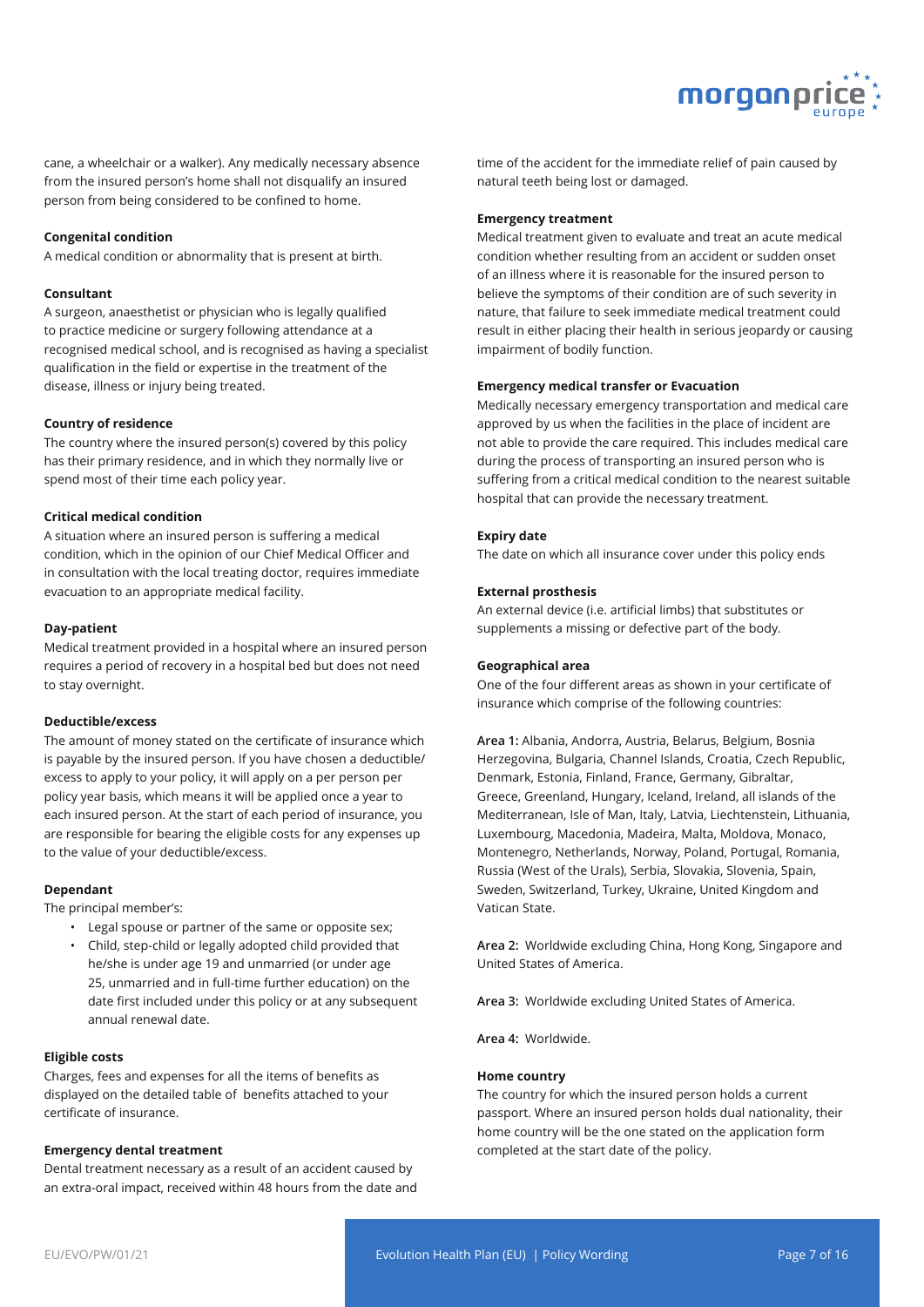

#### **Hospice**

A facility that specialises in the care of people who are terminally ill with special concern for death with dignity.

#### **Hospital**

Any facility under the constant supervision of a resident physician which is legally licensed as a medical or surgical hospital in the country where it is located.

#### **Illness**

Any sickness, disease, disorder or alteration in an insured person's state of health diagnosed by a physician.

#### **In-patient**

Medical treatment provided in a hospital where an insured person is admitted and, out of medical necessity, occupies a bed for one or more nights but not exceeding 12 months in total for any one medical condition.

#### **Insured Person/You/Your/Yourself**

The person(s) shown on the certificate of insurance.

#### **Insurer**

Elmo Insurance Ltd.

#### **Level of cover**

One of the 5 different levels of cover available under the Evolution Health Plan as shown on your certificate of insurance which will be one of the following:

- **Standard**
- **Standard Plus**
- **Comprehensive**
- **Premium**
- **Elite**

#### **Lifetime limit**

The maximum amount of money we will pay, during the lifetime of your policy, in respect of benefits marked with a lifetime limit on the benefit schedule attached to your certificate of insurance.

#### **Local ambulance services**

Provision of ambulance to transport an insured person to hospital in a medical emergency.

#### **Medical condition**

Any disease or illness (including psychiatric illnesses), not otherwise excluded by this policy.

#### **Medical treatment**

The provision of recognised medical and surgical procedures and healthcare services, which are administered on the order of, and under the direction of a physician, for the purposes of curing a medical condition, bodily injury or illness or to provide relief of a chronic medical condition.

#### **Medical Practitioner**

A person who is legally qualified in medical practice following attendance at a recognised medical training facility to provide medical treatment and who is licensed in the country where the treatment is received.

#### **Newborn**

A baby who is within the first 16 weeks of its life following birth.

#### **Nurse**

A registered nurse who has graduated from a nursing program and met the requirements outlined by a country, state, province or similar licensing body to obtain a nursing license and delivers clinical treatment alongside doctors and other healthcare professionals.

#### **Organ implantation**

Medical treatment undertaken to perform the implantation of the following natural human organs: kidney, liver, heart, lung, stem cell, bone marrow and skin grafts (where medically necessary and not for cosmetic purposes).

#### **Out-patient**

Medical treatment provided to the insured person by or on the recommendation of a physician, which does not involve an admission to hospital either on an in-patient or day-patient basis.

#### **Overall maximum benefit**

The maximum amount of costs that will be paid to, or a payment made on behalf of each insured person during each period of insurance.

#### **Palliative treatment**

Treatment where the primary purpose is only to offer temporary relief of symptoms rather than to cure the medical condition causing the symptoms.

#### **Period of insurance**

The period of time as shown on your certificate of insurance during which this policy is effective, subject to payment of the required premium.

#### **Physician**

A legally licensed medical/dental practitioner who is authorised by the appropriate governing authorities to practice medicine in the country where treatment is provided.

#### **Physiotherapy**

Medical treatment provided by a licensed and qualified physiotherapist. Physiotherapy does not include ante-natal and maternity exercises, manual therapy, sports massage or occupational therapy.

#### **Plan type**

The name of the level of benefits that applies as detailed on your certificate of insurance.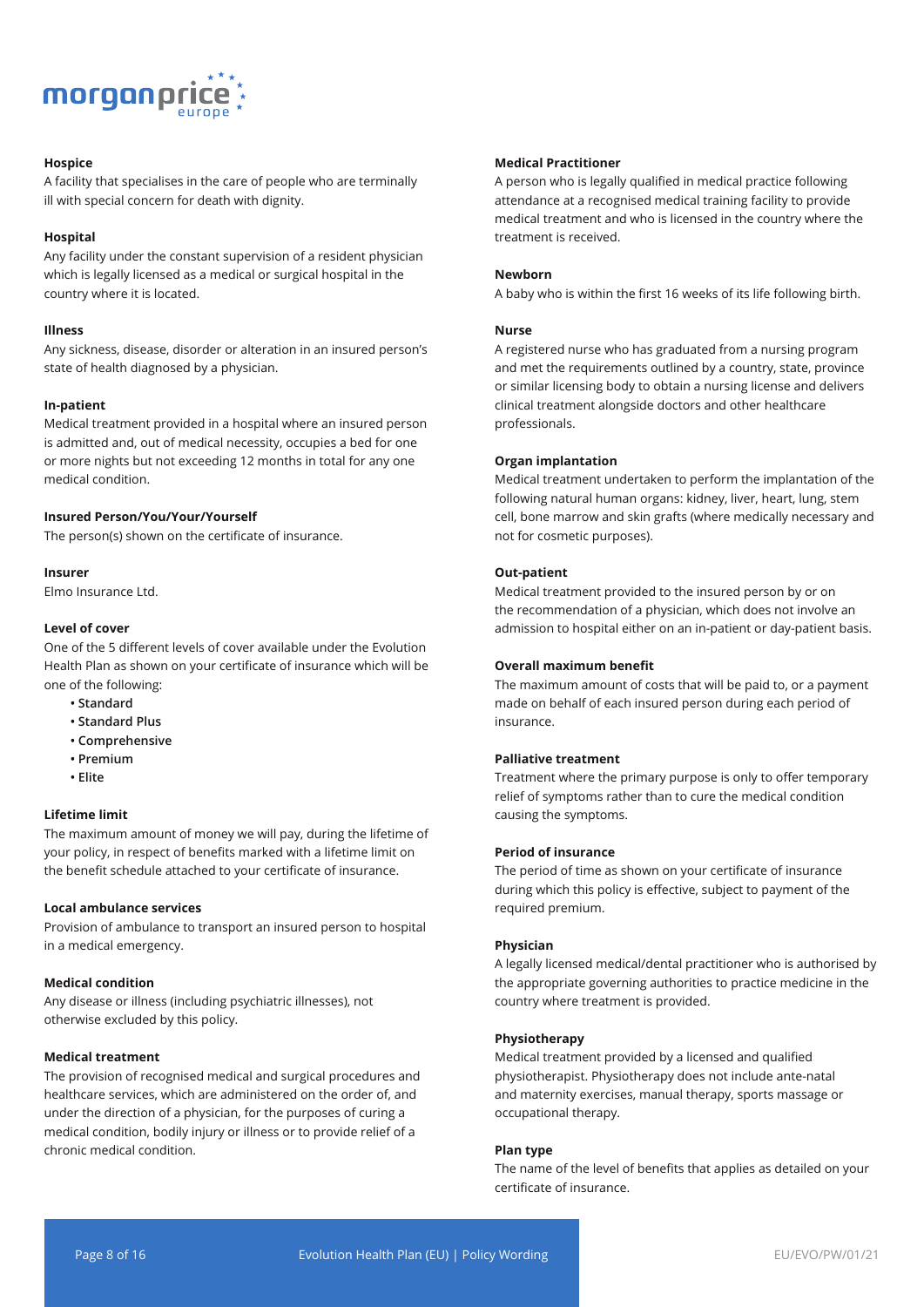

#### **Policyholder**

The person who subscribes to this policy, on behalf of each insured person, who is responsible for paying the premium and ensuring that the policy terms and conditions are adhered to.

#### **Pre-authorisation**

The process whereby an insured person seeks approval from us prior to undertaking treatment or incurring costs.

#### **Pre-existing medical condition**

Any medical condition, psychological condition or 'related condition' for which you have suffered any symptoms (whether investigated or not), consulted any medical practitioner for check-ups or monitoring of a condition, received follow-up examinations, medical treatment or advice, or been prescribed or taken medicine, including over the counter drugs, special diets, injections or physiotherapy, or was reasonably aware existed, in the 5-year period prior to your start date. A 'related condition' is deemed to be any medical condition that is either an underlying cause of, or directly attributable to, the medical condition subject to claim.

#### **Premature baby**

A baby born before the start of the 37<sup>th</sup> week of pregnancy.

#### **Prescription drugs**

Medications and drugs whose sale and use are legally restricted to the order of a physician. Drugs, medicines and other medicaments purchased 'over the counter' without a physician's prescription are not covered by this policy.

#### **Principal member**

The policyholder.

#### **Start date**

The date that insurance cover under this policy first starts for an insured person.

#### **Subrogation**

Our right to act as your substitute to pursue any rights you may have against a third party who is liable for a claim paid by us under this policy.

#### **Usual, Customary and Reasonable**

The charges that would typically be made for the treatment that you receive in the location where your treatment is received. If there is any dispute relating to usual, customary and reasonable, we will identify the amount typically charged by obtaining three quotations for the disputed treatment and we will settle costs based on an average of the three quotations.

#### **Waiting period**

The period during which no benefit is payable for treatment costs when a waiting period is shown in the benefit schedule. Only costs incurred after the waiting period will be eligible for consideration.

#### **We/Us/Our**

Elmo Insurance Ltd, in conjunction with Morgan Price (Europe) ApS, who are responsible for administering this policy on behalf of the Insurer.

#### **6 General exclusions**

The following exclusions apply to all benefits of this policy. Please note, any consequences resulting directly or indirectly from these exclusions are also excluded.

We will not pay claims for any of the following:

- 1. The first 25% of costs for any claims not pre-authorised, where required.
- 2. Any treatment costs that occur after the expiry date of the policy.
- 3. Any medical condition, psychological condition or 'related condition' for which you have suffered any symptoms (whether investigated or not), consulted any medical practitioner for check-ups or monitoring of a condition, received follow-up examinations, medical treatment or advice, or been prescribed or taken medicine, including over the counter drugs, special diets, injections or physiotherapy, or was reasonably aware existed, in the 5-year period prior to your start date. A 'related condition' is deemed to be any medical condition that is either an underlying cause of, or directly attributable to, the medical condition subject to claim.
- 4. Medical treatment for alcoholism, drug and substance abuse/dependency. This includes treatment for being under the influence and/or suffering from the effects of alcohol, intoxicants, drugs or narcotics.
- 5. Medical treatment for any addictive and/or compulsive disorder.
- 6. Deliberate self-inflicted injury, needless self-exposure to peril (except in an attempt to save human life), suicide, attempted suicide or self-harm.
- 7. Dietary supplements, nutritional supplements, body-building supplements and substances, fibre, fatty acids, amino acids, vitamins, minerals and organic substances regardless as to whether prescribed by a physician, except as provided for under item 3H - Complementary Therapies and 2 Cancer Care Benefit.
- 8. Contraception, sterilisations or its reversal (including vasectomy), fertilisation, impotence, venereal disease (including testing), sexually transmitted diseases, gender reassignment or any other form of sexual related condition.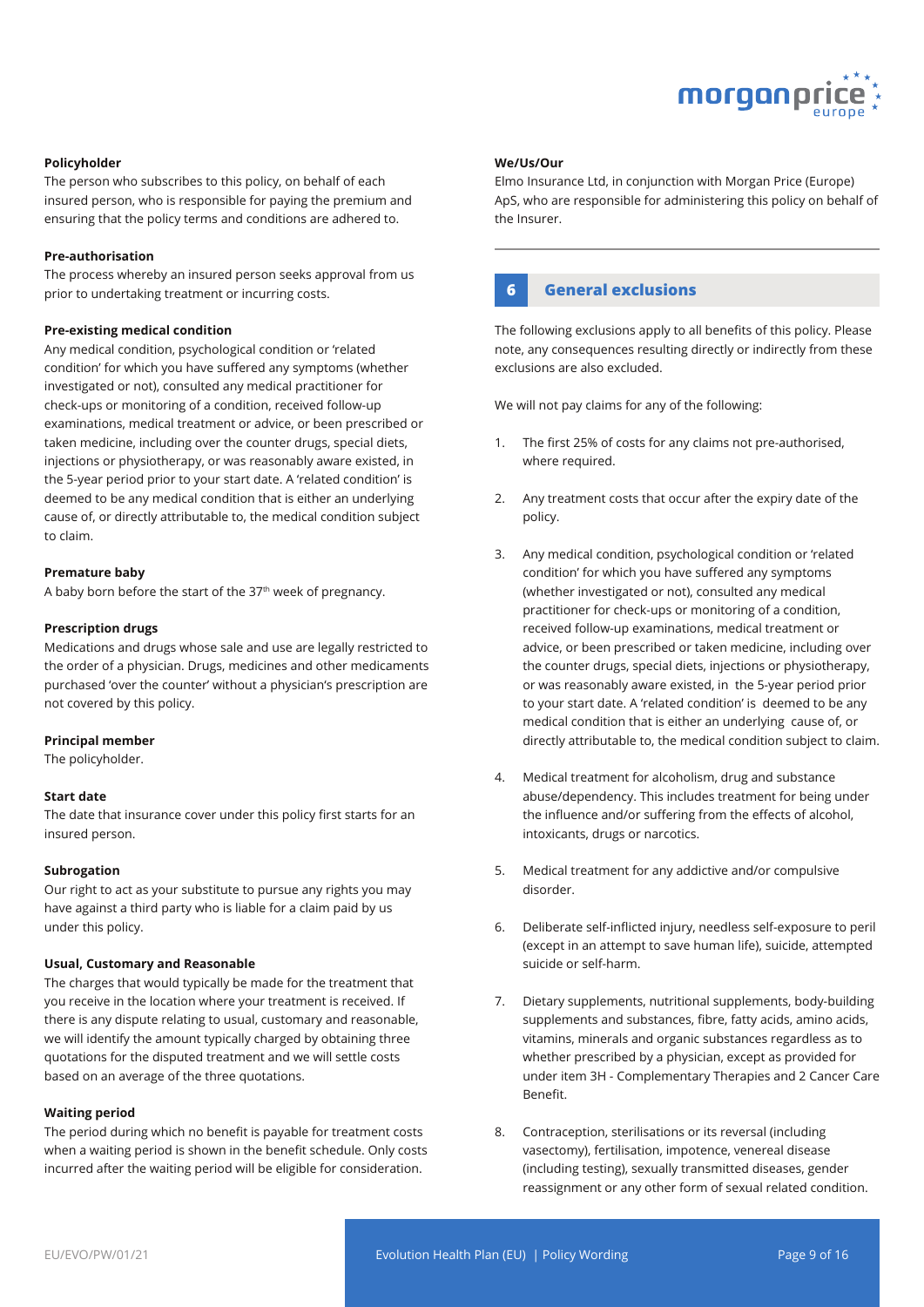

- 9. Medical treatment for any form of assisted reproduction (including in vitro fertilisation) and its consequences, including any resulting pregnancy and childbirth or complications of the assisted reproduction treatment or complications of any resulting pregnancy and childbirth.
- 10. Any act that is fraudulent, illegal, criminal, deliberately careless or reckless on the insured person's part.
- 11. Any claim arising in the course of travel undertaken against medical advice or where you could have reasonably foreseen a medical condition would arise.
- 12. Any claims arising from air travel when the insured person is more than 28 weeks pregnant.
- 13. Costs associated with medical treatment of a premature baby after the initial 2 months from date of birth.
- 14. Any claims arising from birth injuries or defects, congenital illness/abnormality except where covered within the detailed benefit schedule under section 8, items A and B.
- 15. Medical treatment for Human Immunodeficiency Virus (HIV) or HIV related illness, including Acquired Immune Deficiency Syndrome (AIDS) or AIDS related complex (ARC) and any similar infections, illnesses, injuries or medical conditions arising from these conditions, except where covered on the benefit schedule under section 4, item B.
- 16. Any treatment which is experimental and/or unproven. We deem this to be any treatment not recognised scientifically by the official government control agency of the country where treatment is received.
- 17. Any treatment and/or use of drugs/medicines not licensed by the official government control agency of the country where treatment is received or not used in accordance with their licensed indications.
- 18. Drug therapy and/or treatment provided by a physician who is unlicensed in the country treatment is received.
- 19. Routine or preventative medicines, vaccinations of any kind and general health check-ups, unless specifically covered by your selected plan type.
- 20. Cosmetic surgery, cosmetic treatments or remedial surgery, whether or not for psychological purposes, except when required as a direct result of an illness, injury or accident.
- 21. Any claims arising from weight loss, weight problems or eating disorders, including removal of fat or other surplus body tissue.
- 22. Any claims arising from snoring, insomnia, sleep apnoea or sleeping disorders, including sleep studies or corrective surgery.
- 23. Surgery (other than laser treatment surgery performed by an ophthalmic surgeon) to correct short or long sight or any other eye defect, unless caused as a result of an accident or medical condition.
- 24. Stem cell transplants for any medical condition apart from the treatment of cancer where it is pre-authorised.
- 25. Medical treatment performed by a physician who is a relative of the insured person, unless previously approved by us.
- 26. Claims arising from racing, other than on foot, and all professional sports (By professional we mean sports for which you and/or your covered dependants are paid to take part).

However, we reserve the right to load for or exclude hazardous activities that must be disclosed on the application form.

- 27. Any claim arising when the insured person is under military authority or is engaged in activities involving the use of firearms or physical combat or in an area of military conflict, except in connection with tourist trips made on a private basis during leave.
- 28. Any expenses relating to 'search and/or rescue' operations to find an insured person in mountains, at sea, in the desert, in the jungle and similar remote locations.
- 29. Any expenses relating to an air/sea rescue operation or an evacuation/transfer from any off-shore structure or ship.
- 30. Any expense not specifically stated in this policy as being insured and any expenses which exceed the individual benefit limits or overall maximum benefit of your plan type.
- 31. Any expenses where no supporting documents are available.
- 32. Any accounts, bills or invoices received by us more than 3 months after the date of treatment or the date the service was given.
- 33. Accommodation and medical treatment costs in a hospital where it has effectively become the insured person's home and where the admission is arranged wholly or partly for domestic reasons.
- 34. Accommodation and medical treatment costs in a nursing home, hydro spa, nature clinic, health farm, health spa, rest/ retirement/convalescent home or similar.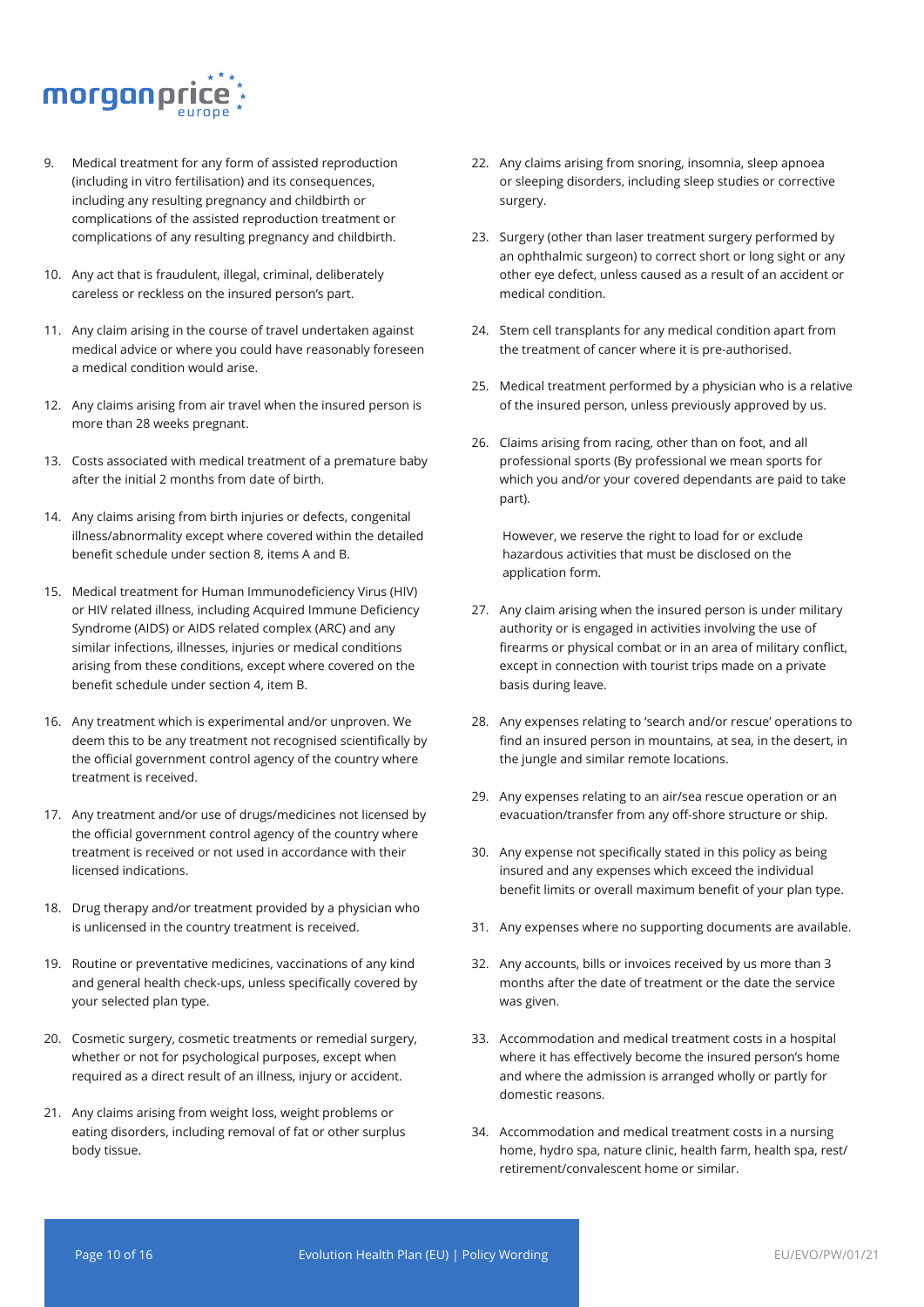

- 35. Medical treatment for learning difficulties, hyperactivity, attention deficit disorder, speech therapy, behavioural problems or development problems.
- 36. Any costs which are unnecessary, medically inappropriate or are over and above what is usual, customary and reasonable for the services provided. Usual, reasonable and customary will be for the area or country where treatment is received, not for the hospital itself.
- 37. Any claim in any way caused or contributed to, by the use or release or the threat thereof of any nuclear weapon or device, chemical or biological agent.
- 38. Any claims resulting from war, invasion, act of foreign enemy hostilities (whether war be declared or not), civil war, rebellion, revolution, insurrection, military or usurped power or, taking part in civil commotion or riot of any kind, except where injury is sustained as an innocent bystander.
- 39. Bodily injury or illness caused by an Act of Terrorism, except where such injury/illness is sustained as an innocent bystander, excluding any Act of Terrorism involving the use of nuclear weapons or devices, chemical or biological agents. For the purposes of this policy, an Act of Terrorism means an act, including but not limited to, the use of force or violence and/or the threat thereof, of any person or group(s) of persons whether acting alone or on behalf of or in connection with any organisation(s) or government(s), committed for political, religious, ideological or similar purposes or reasons including the intention to influence any government and/or to put the public or any section of the public, in fear.
- 40. Any expense which at the time of happening, is covered by any other existing insurance plan or state cover. If there is other cover in force, the insured person must tell when they first contact us.
- 41. Costs which you would have otherwise had to pay in any event.
- 42. Any loss arising from the medical services in this policy, unless negligence on our part can be demonstrated.
- 43. Any costs incurred where the insured person has travelled to a country/area which the Government or Embassy, of their home country, have advised against travelling to.
- 44. Medical treatment related to podiatry and/or chiropody, including, but not limited to, bunions and ingrown toenails.
- 45. If you wear glasses or contact lenses prior to the start date of your policy, replacement spectacles, contact lenses or laser eye surgery are excluded from cover.
- 46. Cover for replacement of existing crowns, inlays, fillings, bridges or missing teeth prior to the start date of your policy are excluded. These are classified as pre-existing.
- 47. Claims arising from the use of e-cigarettes.
- 48. No cover is provided under this policy if general medical advice has not been followed.
- 49. Costs for the provision of medical reports or completion of claim forms or translations.
- 50. Any motorcycle accident where a crash helmet has not been worn, whether or not it is required by law in the country of claim.
- 51. Any 'over the counter' drugs or medicines available without a physicians prescription.
- 52. Please note, no cover is available for implantation of any other organ either of a natural or artificial nature.

### **7 General policy administration**

#### **a. Commencement of cover**

You and your dependants' cover can start once we have accepted your application form and your first premium payment has been received by us, including any applicable taxes.

Your start date will be shown on your certificate of insurance. Your start date must be within 30 days from the date that you signed your application form.

We will provide you with a PDF of your certificate of insurance, any relevant endorsements, a benefit schedule and a membership card, which includes details of the emergency claims contact details.

#### **b. Adding or removing your dependants**

Application to add your eligible dependants may be made at any time during the period of insurance, subject to payment of the required premium.

A healthy newborn child may be added to this policy from their date of birth provided we received a completed application form from you within 14 days of their date of birth. If you notify us after this period, we will add the newborn child from the date we receive the completed application form and not their date of birth. If your newborn has known medical conditions, these will need to be declared on an FMU application form and we will advise what cover we can offer.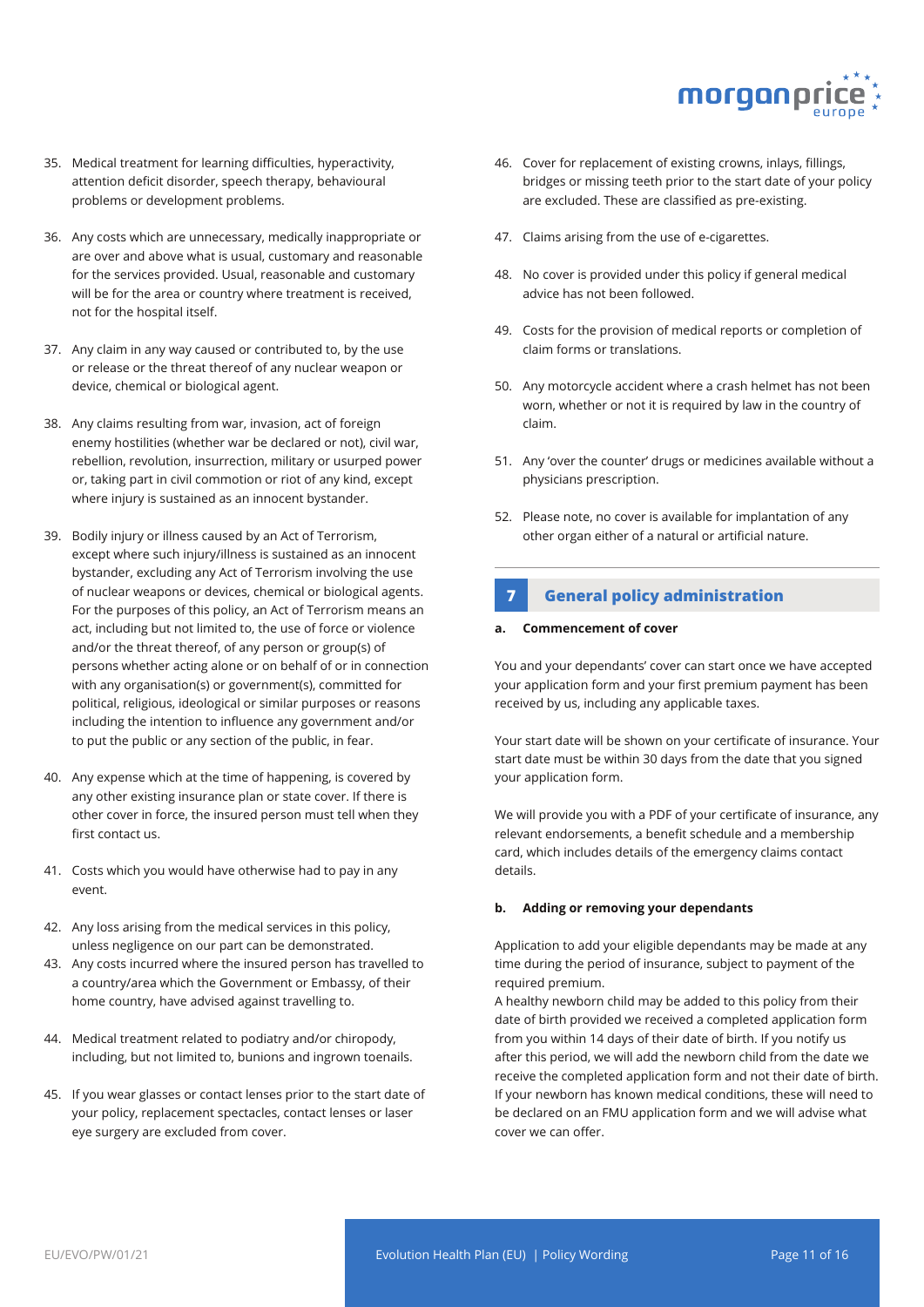

Please note that submission of a claim under item 7 – Maternity Benefits, does not constitute formal notification for the newborn to be added to the policy. A completed application form is required.

If you wish to delete any of your insured dependants from the policy, you must make this request in writing. Deletion will be made from the date that written notification is received.

#### **c. Maintaining cover**

Subject to satisfying any specific eligibility criteria and payment of the required premium, this policy will remain in force during the period of insurance and is renewable for successive 1-year periods at the prevailing terms, premium rates and benefits.

We will not cancel this policy because of either a deterioration in the health of any insured person or the number/value of claims the insured makes, unless we are prohibited by insurance law or legislation, or decide not to continue to underwrite this type of insurance in the insured person's country of location. If we decide to stop underwriting this policy, we shall give the insured as much notice as possible in writing prior to your policy's next annual renewal date.

#### **d. Alterations to your policy**

We may change the premium rates, terms, conditions and benefits of your policy from time to time but any such changes will not apply until the next annual renewal date first following the introduction of such changes.

No alteration or waiver of the terms, conditions and benefits of this policy shall be accepted unless it is in writing by one of our authorised company officials.

#### **e. Changing your plan type**

You may only apply to change your plan type at the annual renewal date of the policy. If we accept your application, we reserve the right to apply a variation in cover to any medical conditions which pre-existed the date of such change.

You may change your geographical area during the period of insurance if you relocate to a country of residence which is located outside of the geographical area chosen at the start date or subsequent annual renewal date.

We reserve the right to apply a variation in cover to any medical conditions which pre-existed the date of such change.

#### **f. Policy duration and premium payment**

This is an annual contract, which is renewable each year, subject

to the terms and conditions in force at the annual renewal date and subject to payment of the applicable renewal premium.

All premiums are payable in advance of cover being provided under this policy. Premiums can be paid by bank transfer or by debit/credit card.

Premiums (and any applicable taxes) are payable monthly, quarterly, semi-annual or annually but this is an annual contract of insurance. If you elect to pay your premium in instalments, you will be charged an administration fee. You are still responsible for paying the entire annual premium even if we have agreed you may pay by instalments. If we do agree you can pay by instalments then you must ensure the credit card you supply is valid for the entire period of the policy year.

We reserve the right to withdraw frequency payment facilities and/or charge an administration fee for non-payment. The policy will be cancelled if a payment date is missed although we may subsequently reinstate cover if an outstanding payment is received within 30 days of its due date.

If we agree to reinstate cover, we reserve the right to apply revised underwriting terms to your policy.

If a premium is outstanding, any claims will be suspended and will not be settled until the outstanding premium is received by us.

If any premium is unpaid at the end of this 30-day period, we will cancel the policy from the date that the unpaid premium was due. Any outstanding premium will be deducted from the credit card or debit card supplied.

Premiums are payable in the currency of the policy which you elected at the start date of your policy.

We reserve the right to alter premiums at any time but if we do so, the new premiums will not be effective until your annual renewal date.

We reserve the right to alter the amount of IPT, government levies or other taxes as and when they change by law and to apply them at the next premium due date.

If having purchased this insurance, you decide that it does not meet your requirements, please return your policy documents to us within 14 days of receipt, together with written cancellation instructions. Provided no claims have been paid and/or preauthorisation has been given, we will refund any premium that you have paid.

#### **g. Temporary return to your home country**

For nationals of the United States of America, cover can remain in force for temporary return and visits to your home country up to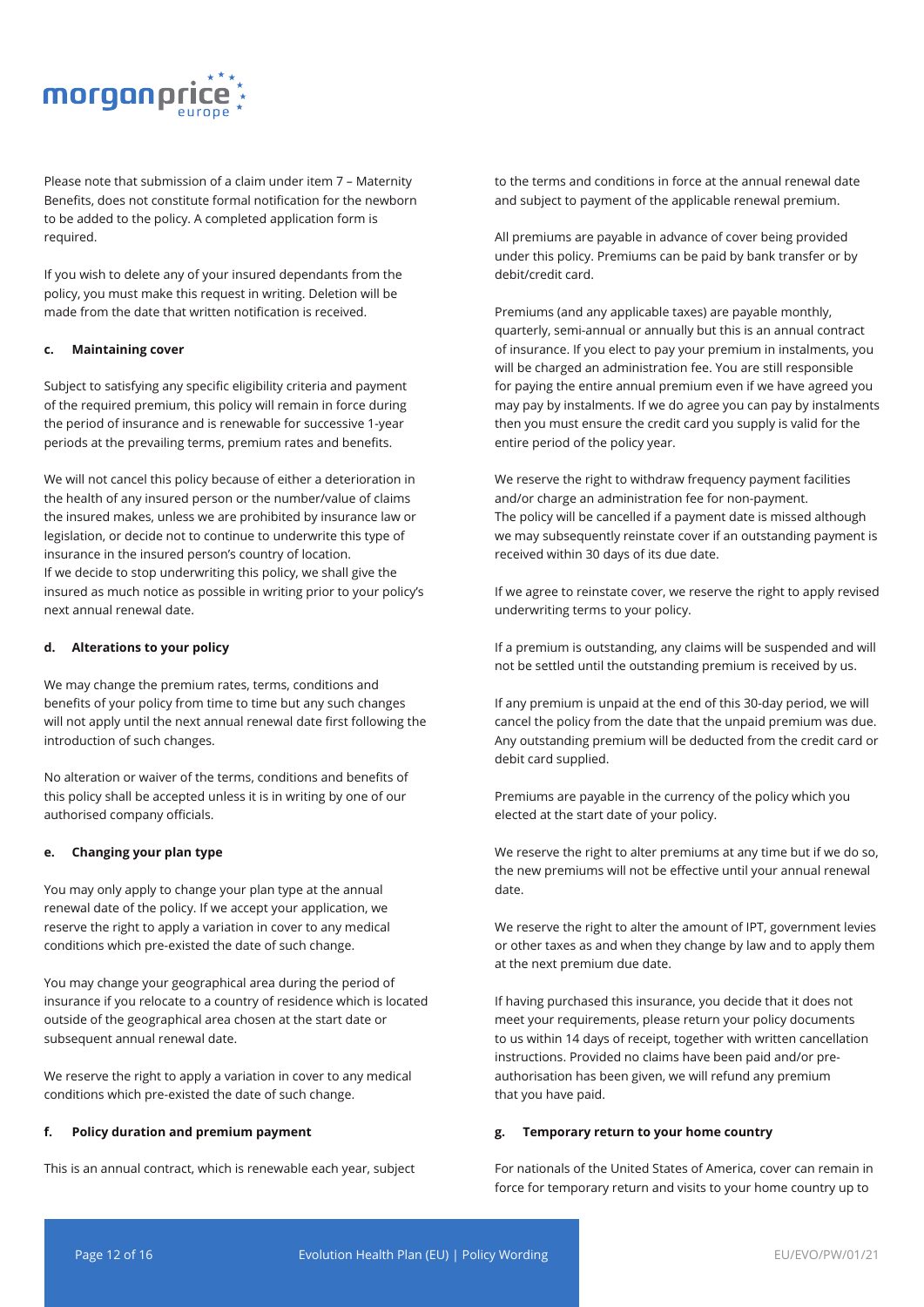

a maximum of 90 days in total during each period of insurance, provided that your home country is included within your selected geographical area. Your policy will automatically terminate after 90 consecutive days in the United States of America – refer to "Termination".

For nationals of all other countries worldwide, there is no restriction for temporary return and visits to your home country, provided your home country is included within your selected geographical area.

Where your home country falls outside of your selected geographical area, please refer to Item 11A – Emergency Out of Area Treatment.

#### **h. Cancelling your policy**

If the policyholder cancels the policy at any other time, you must give us 14 days notice in writing at the address shown on the policy documentation. We will cancel the policy from the date of receipt of such instruction or from a future date. Under no circumstances will we back date any cancellation requested by the policyholder.

Once we have received your cancellation notification and provided no claims or pre-authorisations have been put in place in the current 12-month period of insurance, a pro-rata refund may be applicable. If a claim has been made, then no refund will be due and any outstanding instalment premiums remain payable.

If you cancel your plan, we reserve the right to charge an administration fee of £/€/\$30.

We will not cancel this policy because of eligible claims made by the insured person. We reserve the right to cancel the policy at any time if any insured person has:

- Misled us by misstatement or concealment or failed to answer any question about this policy honestly and fully; or
- Made or attempted to make a false or fraudulent claim or if any person uses any methods to try to make a fraudulent claim; or
- Fails to pay the premium due.

#### **i. Termination**

This policy will automatically end in any of the following situations:

• Failure to pay the premium on the date due. At our absolute discretion, we may reinstate the cover if the outstanding premiums are paid to us in full, although we reserve the right to apply revised underwriting terms to your policy.

- Where you have acted in a fraudulent manner or deliberately claimed benefit either directly or indirectly, to obtain unreasonable pecuniary advantage which is to our detriment.
- For nationals of the United States of America only, 90 days after you return to your home country. This 90-day period shall be reduced by the number of days that have already been spent on temporary return and visits to the United States of America during the period of insurance. If there are less than 90 days to run until the expiry date, then cover shall cease on the expiry date.

On termination of this policy for whatever reason, our liability will immediately cease.

#### **j. Death of a principle member**

Should the principle member die, their spouse (provided already insured under your policy) will automatically become the principal member for the remainder of the period of insurance. Should a dependent be left on the policy under the age of 18, a guardian will need to become the policyholder.

#### **k. Other insurance**

If there is any other insurance covering any of the benefits that are provided under your policy for which a claim is made, then you must disclose this to us at the time of submitting the claim.

In these circumstances, we will not be liable to pay or contribute more than our proper rateable proportion.

If it transpires that you have been paid for all or some of the claim costs by another source or insurance we have the right to a refund from you. We reserve the right to deduct such refund from you from any impending or future claim settlements, or to cancel your policy from the start date or subsequent annual renewal date without a refund of premium.

#### **l. Subrogation**

If someone else is responsible, we may take court action in your name to recover any claims we have paid. We will pay for the cost of taking this action and it will be for our benefit. Insured persons are not authorised to admit liability for any eventuality or give a promise of undertaking to anyone which binds the Insured, an Insured Person, or Us.

#### **m. Help and intervention**

Our help and intervention depends upon, and is subject to, local availability and has to remain within the scope of national and international law and regulations. Our intervention depends upon us obtaining the necessary authorisations issued by the various competent authorities concerned.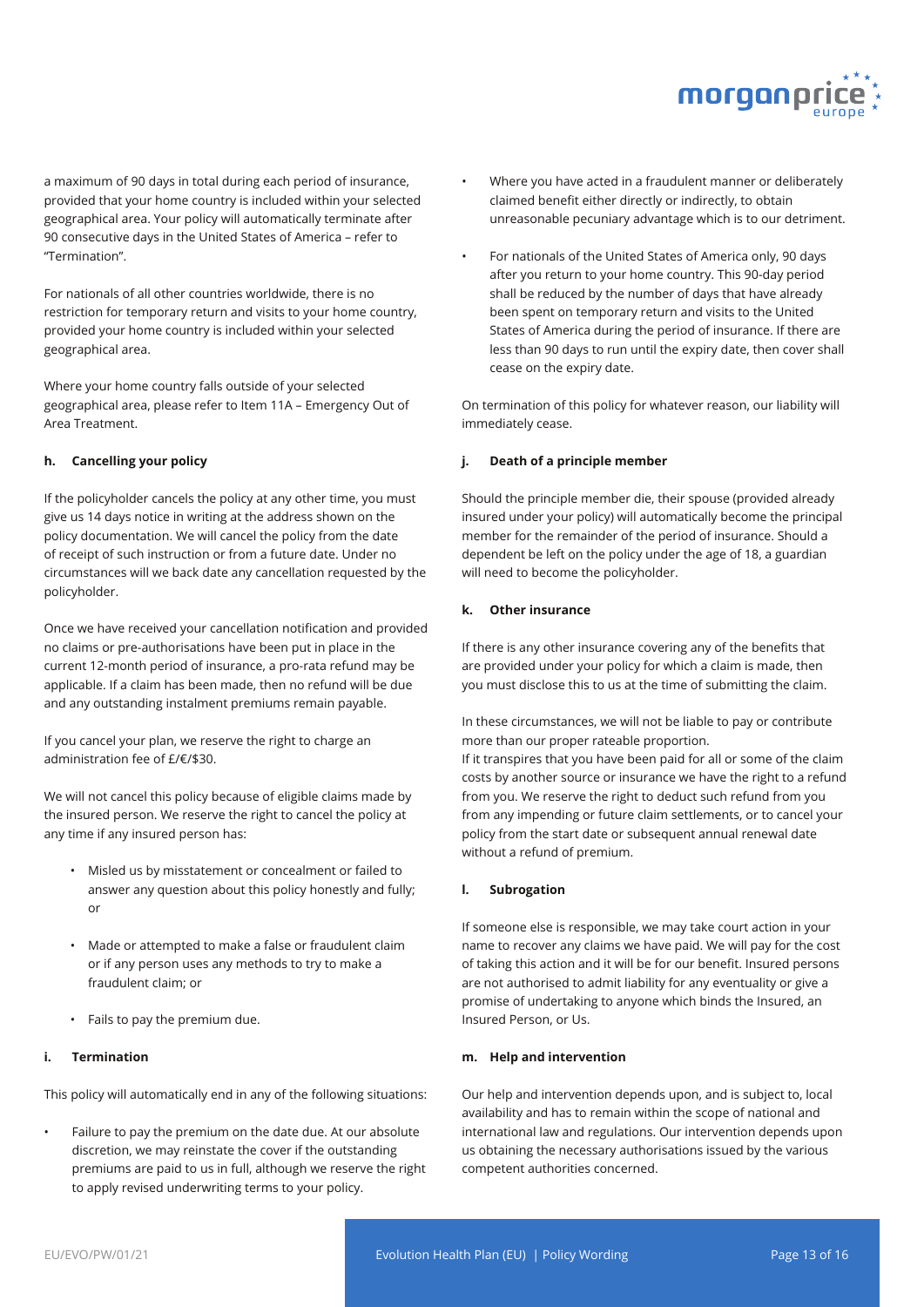

#### **n. Compliance**

Your full compliance with the terms and conditions of this policy is necessary before a claim will be paid.

#### **o. Governing law**

This contract of insurance shall be governed and construed in accordance with Maltese law unless we agree otherwise. The courts of Malta alone shall have exclusive jurisdiction in any dispute.

#### **8 How to make a complaint**

If you feel we have not provided the level of service you expected, please follow the procedures outlined below:

- We consider a complaint to be any oral or written expression of dissatisfaction from a customer to an employee of Morgan Price (Europe) ApS, in connection with the provision of, or failure to provide, a service to the customer.
- You can notify us by telephone, face-to-face or in writing.

**Complaints Department Morgan Price (Europe) ApS Nybrogade 18 3. 1203 Kobenhavn K Denmark**

#### **Email: info@morgan-price.eu**

**Tel: +44 (0) 1379 646730**

#### **How we deal with your complaint:**

- We will always respond in a courteous manner and we aim to resolve complaints within 3 business days following receipt (e.g. received Monday 10:00am, aim to resolve by Thursday 5:30pm).
- Occasionally, for more complex cases we need additional time to investigate the concerns raised. In such cases, we aim to acknowledge the complaint within 5 business days, providing the name of the person dealing with it, as well as an indication of when to expect the matter to be concluded.
- If we cannot resolve the matter within 8 weeks we will write explaining why and point out the next steps available to you (i.e. referring your complaint to the Financial Ombudsman Service).
- If more than 8 weeks from the date of your complaint has

passed and you have not received a final response, or you are dissatisfied with the final response you received (at any stage of the process), you can refer your complaint to the Financial Ombudsman Service (contact details are shown below).

#### **How we will respond to your complaint:**

- If we can resolve your complaint within 3 business days following receipt, you will be sent a summary resolution communication, which will confirm the matter has been resolved and details of the Financial Ombudsman Service.
- Where we have been unable to resolve the complaint with 8 weeks, we will write to you formally providing details of our investigation and outcome. This response will explain our position clearly and in plain language. The response will also detail your rights to refer your complaint to the Financial Ombudsman Service.
- If we agree to pay any redress or compensation, we will do so promptly.

Where we have reasonable grounds to be satisfied that another firm is solely or jointly responsible for the issues raised, the complaint will be referred to them promptly on your behalf. We will inform you of the referral, provide their contact details and follow the matter up with them to make sure your concerns are properly addressed.

#### **What to do if you remain dissatisfied with our final response:**

Having received our final response, if you remain dissatisfied you may be entitled to refer your complaint to The Insurance Complaints Board. There is a complaint fee of DKK 200.

Visit their website at www.ankerforsikring.dk

Tlf: 33 15 89 00 (from 10am - 1pm)

Your complaint must be submitted in writing using the form which can be downloaded from their website: https://ankeforsikring.dk/ Sider/english.aspx

If the insurance contract has been concluded online, the complainant may also use the European Commission's platform for Online Dispute Resolution (ODR) using the following link: http://ec.europa.eu/consumers/odr/

#### **For all other complaints, please contact:**

**Elmo Insurance Ltd Abate Rigord Street Ta'Xbiex XBX 1111 Malta**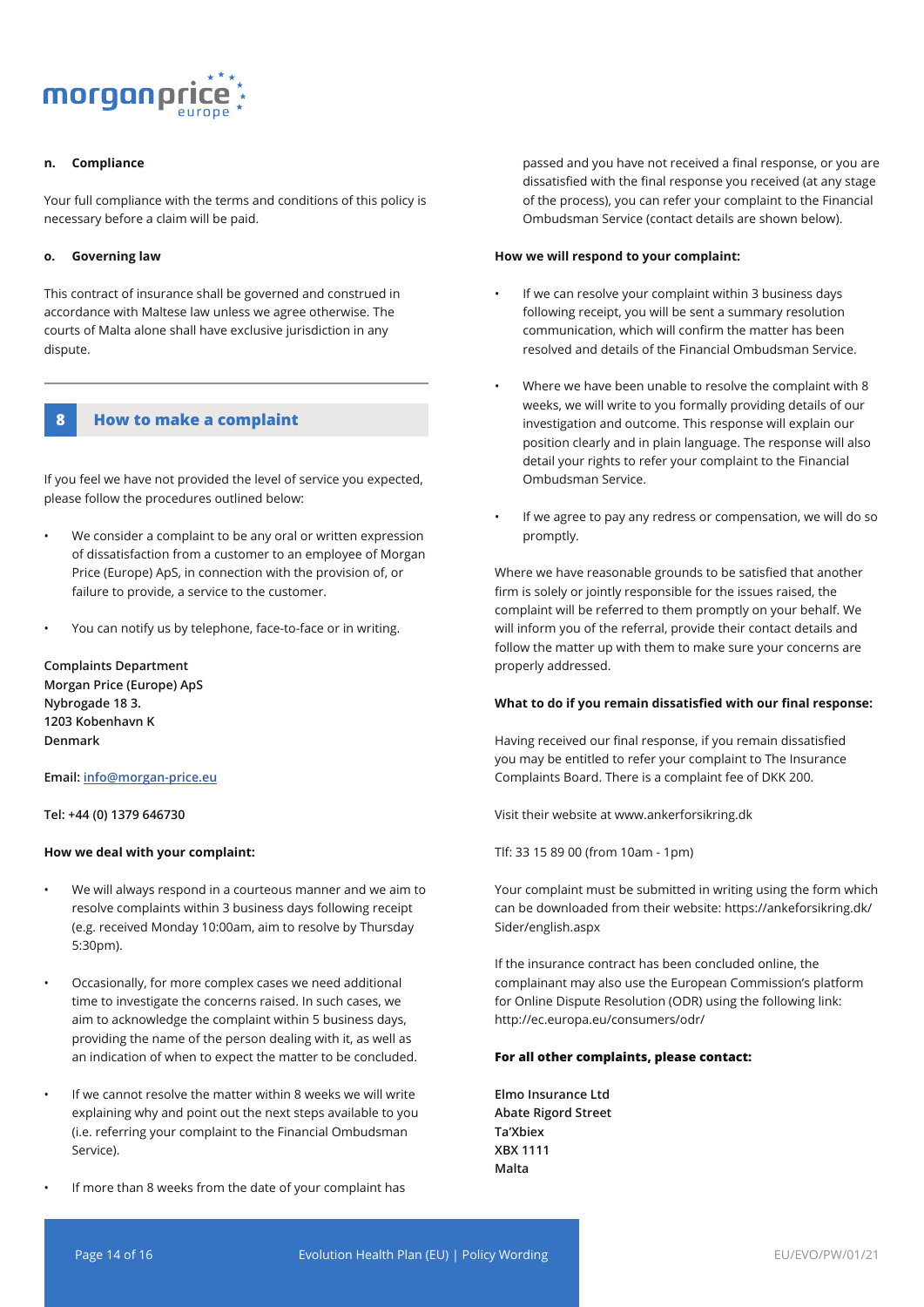

#### **Email: complaints@elmoinsurance.com**

Your complaint will be acknowledged, and a response sent to you within the maximum period of 15 business days.

If you remain dissatisfied with your response to the complaint, please refer to:

**The Office of the Arbiter for Financial Services First Floor St. Calcedonius Street Floriana FRM 5130 Malta**

#### **Telephone: 00356 2124 9245**

A complaints form can be downloaded from here: www.financialarbiter.org.mt

#### **Protection and Compensation Fund**

Limited compensation may be available in terms of the Maltese Protection and Compensation Fund Regulations, 2003 if Elmo Insurance Ltd becomes insolvent or is unable to meet its obligations under this policy.